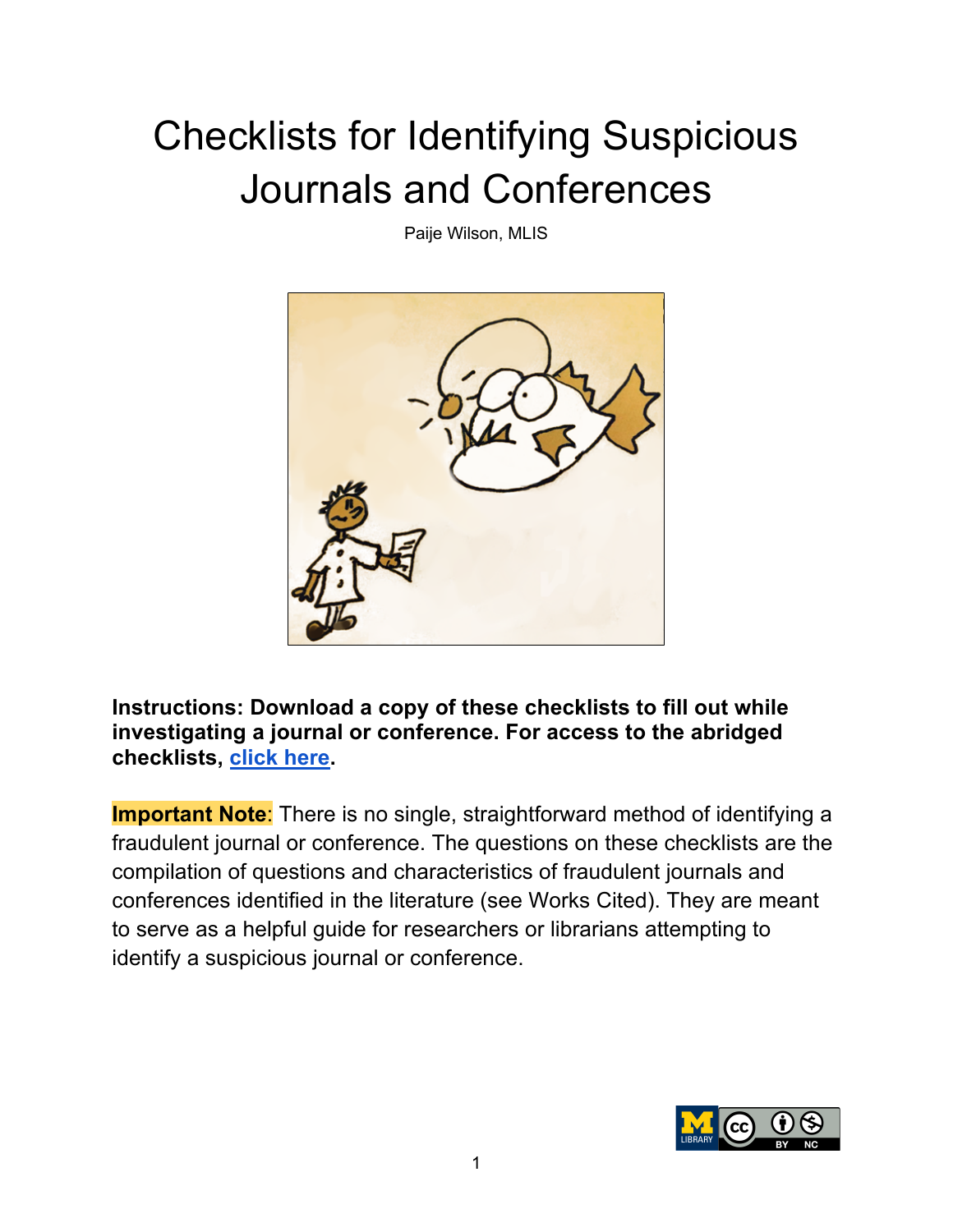## Checklist for Identifying Suspicious Journals

As always, take careful consideration when choosing a journal to submit your work to. If there are more "No" than "Yes" answers when filling out the checklist, you may want to reconsider whether you would like to submit work to the journal.

| <b>Category</b>        | Question                                                                                                                                                               | <b>Answer</b><br>(Yes/No) |
|------------------------|------------------------------------------------------------------------------------------------------------------------------------------------------------------------|---------------------------|
| Email                  | If the journal sent you an email, is the email free of language that<br>pressures you to submit within a short deadline?                                               |                           |
|                        | If the journal sent you an email, is the email free of grammatical<br>and spelling errors?                                                                             |                           |
|                        | If the journal sent you an email, is the email domain professional or<br>affiliated with the journal (e.g. the address is not generic, such as<br>gmail, yahoo, etc.)? |                           |
| Website                | Are the images on the journal's website clear (i.e. not fuzzy)?                                                                                                        |                           |
|                        | Is the journal's website unique (i.e. it does not look like it has been<br>copied from other journal websites you've seen)?                                            |                           |
|                        | Is the journal website free of grammatical and spelling errors?                                                                                                        |                           |
| <b>Editorial Board</b> | Do members of the editorial board mention the journal on their<br>personal web pages?                                                                                  |                           |
|                        | Can you find information about members on the editorial board?                                                                                                         |                           |
|                        | Do members of the editorial board have backgrounds that align<br>with the scope of the journal?                                                                        |                           |
| Policies               | Does the journal provide clear policies for retraction, plagiarism,<br>copyright, editorial processes, ethics, and preservation?                                       |                           |
| Content                | Is the title of the journal unique (i.e. it doesn't mimic the name of a<br>reputed journal)?                                                                           |                           |
|                        | Does the journal have a logical scope?                                                                                                                                 |                           |
|                        | Does the journal have ISSN numbers?                                                                                                                                    |                           |

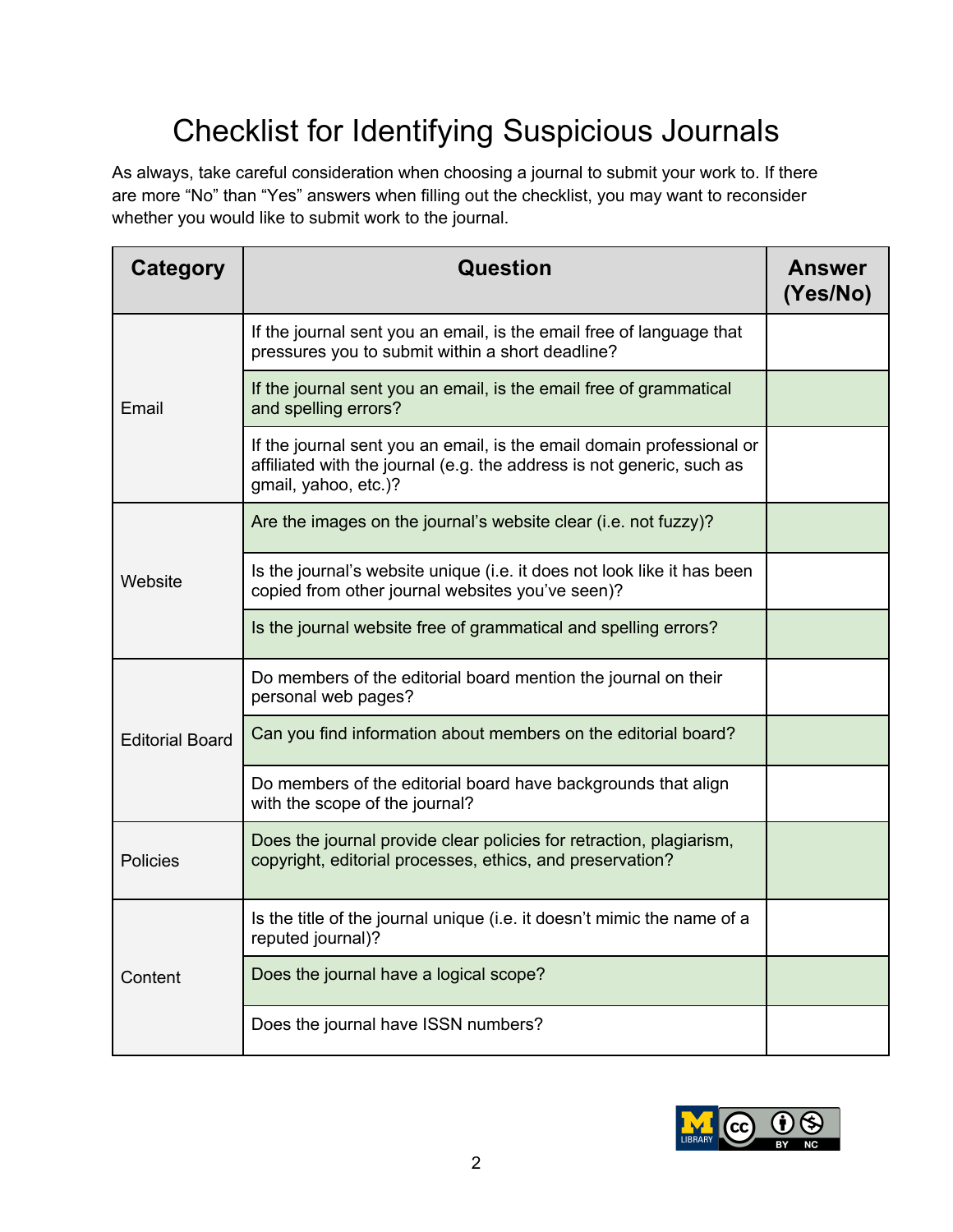|                                                                        | Is the number of articles the journal publishes each year sensical<br>(i.e. not too many, but not too few)?                                                                           |             |
|------------------------------------------------------------------------|---------------------------------------------------------------------------------------------------------------------------------------------------------------------------------------|-------------|
|                                                                        | Can you find past articles published by the journal?                                                                                                                                  |             |
| Content                                                                | Are the journal's articles high in quality (e.g. free of spelling or<br>grammatical errors)?                                                                                          |             |
| <b>Impact Metrics</b>                                                  | Is the journal indexed in Medline, Web of Science, CINAHL,<br>Scopus, INANE, or the Directory of Open Access Journals; or<br>included in Clarivate's Journal Citation Reports?        |             |
| and Indexing                                                           | Does the journal have a legitimate impact factor (e.g. not a bogus<br>impact factor, such as from Index Copernicus)?                                                                  |             |
|                                                                        | Is the journal transparent about its peer review process (e.g.<br>whether it uses single-blind, double-blind, etc.)?                                                                  |             |
|                                                                        | Does the journal mention having a peer review process?                                                                                                                                |             |
| Transparency<br>and Workflow                                           | Is the journal transparent about their fees, review processes, and<br>publication processes?                                                                                          |             |
|                                                                        | Is the journal's workflow feasible (e.g. provide enough time for<br>peer review and publishing)?                                                                                      |             |
|                                                                        | Is there a formal submission process (e.g. does NOT have you<br>submit via email)?                                                                                                    |             |
|                                                                        | Can you find the publisher's location on Google Street View?                                                                                                                          |             |
| Publisher<br>Information                                               | Is the publisher a member of the Committee on Publication Ethics<br>(COPE), Open Access Scholarly Publishers Association,<br>(OASPA), or World Association of Medical Editors (WAME)? |             |
|                                                                        | Have your colleagues heard about the publisher or journal?                                                                                                                            |             |
|                                                                        | Is the journal affiliated with/supported by known scholarly<br>associations or societies?                                                                                             |             |
| Fit                                                                    | Does the journal align with your own professional interests and<br>background?                                                                                                        |             |
| Total "Yes" vs "No" score:<br>Note: You will want more "yes" than "no" |                                                                                                                                                                                       | Yes:<br>No: |

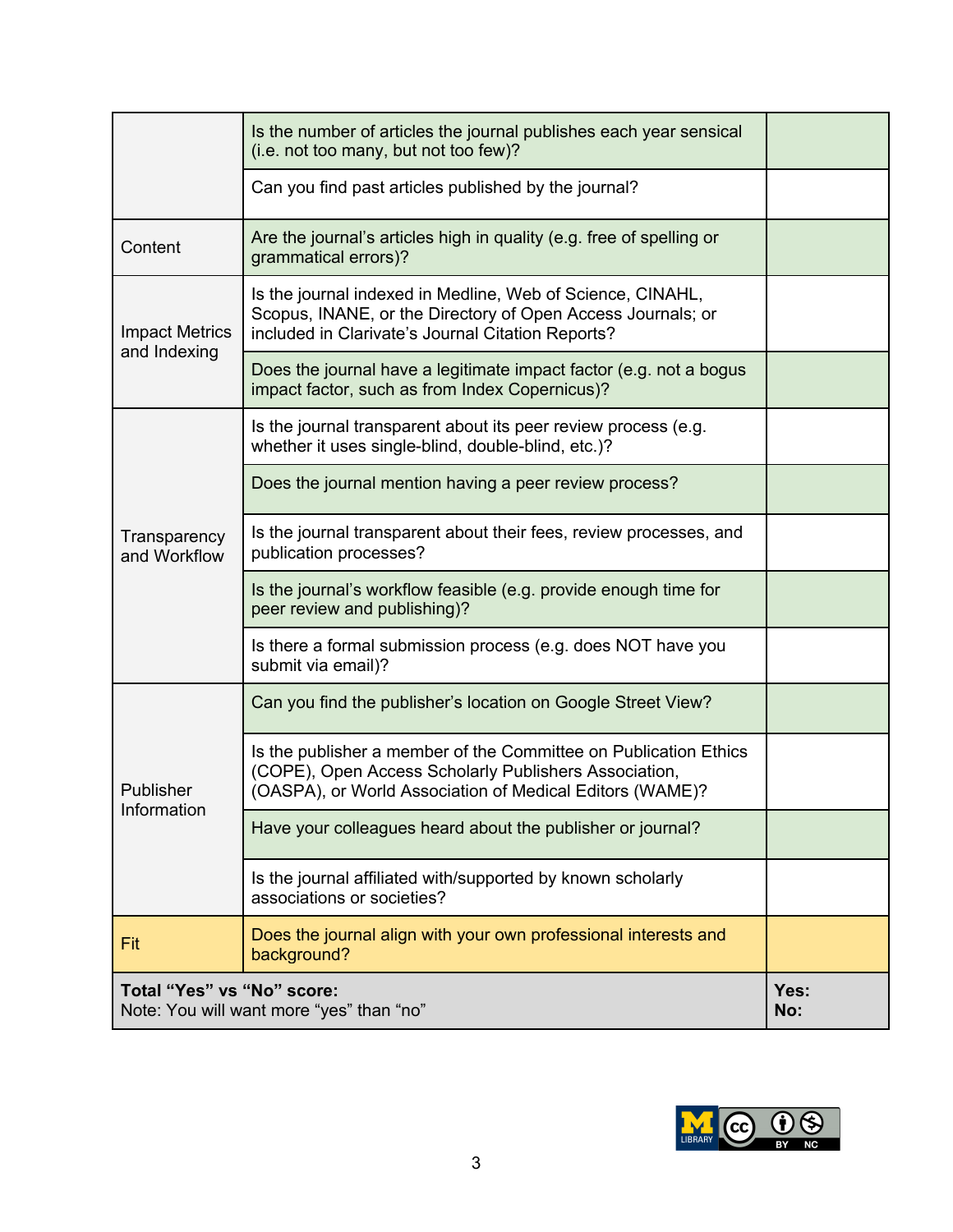**Tips for Identifying Suspicious Special Issues:** When evaluating a special issue proposal:

- Follow the instructions above to determine if the journal promoting the special issue is authentic
- Retrieve the email of the person/people you are contacting for the special issue from their online profile instead of using the email address given in a special issue announcement.
- If you are paying open access fees, only do so via the publisher's system, and not via instructions given by an email (exempting in cases where the email is sent directly from the publisher). **Note:** Journals should not be charging compulsory fees for special issue articles.

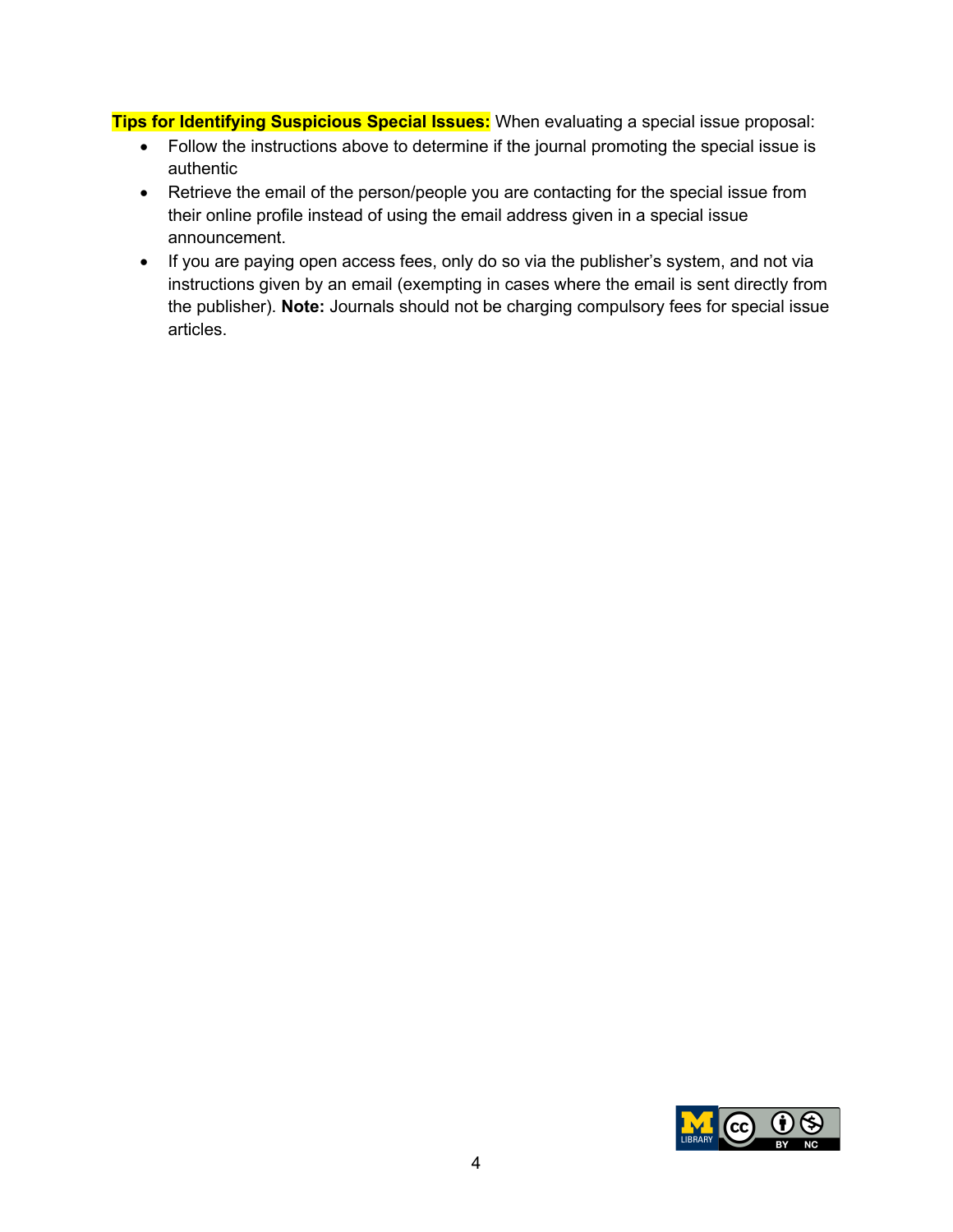## Checklist for Identifying Suspicious Conferences

As always, take careful consideration when choosing a conference to attend. If there are more "No" than "Yes" answers when filling out the checklist, you may want to reconsider whether you would like to attend the conference.

| Category               | Question                                                                                                                                                                                      | <b>Answer</b><br>(Yes/No) |
|------------------------|-----------------------------------------------------------------------------------------------------------------------------------------------------------------------------------------------|---------------------------|
|                        | If the conference sent you an email, is the email free of<br>grammatical and spelling errors?                                                                                                 |                           |
|                        | If the conference sent you an email, is the email free of<br>excessive flattery?                                                                                                              |                           |
| Email                  | If the conference sent you an email, is the email free of<br>imprecise language in the greeting (e.g. it is NOT addressed<br>"Dear Dr. or Professor")?                                        |                           |
|                        | If the conference sent you an email, is it free of attempts to<br>"sell" the conference location (e.g. giving you tourist<br>information about the location, how much fun you'll have, etc.)? |                           |
|                        | If the conference sent you an email, is it free of language that<br>oversells its reach (e.g. using words like global, worldly, etc.)?                                                        |                           |
|                        | If the conference is soliciting you to be a speaker or chair, does<br>it state it will waive the fee for attendance?                                                                          |                           |
|                        | Is the conference website free of grammatical and spelling<br>errors?                                                                                                                         |                           |
| Website                | Does the conference website provide information about where<br>the proceedings of the conference will be published?                                                                           |                           |
|                        | Is the content on the conference website clear and well-<br>organized?                                                                                                                        |                           |
|                        | Can you find information about the editorial committee?                                                                                                                                       |                           |
| Editorial<br>Committee | Are the backgrounds of members of the editorial committee<br>relevant to the scope of the conference?                                                                                         |                           |
|                        | Can you verify information about the editorial committee<br>outside of the conference website?                                                                                                |                           |
| <b>Policies</b>        | Can you find policies about how the conference addresses<br>peer review and editorial control of conference content?                                                                          |                           |

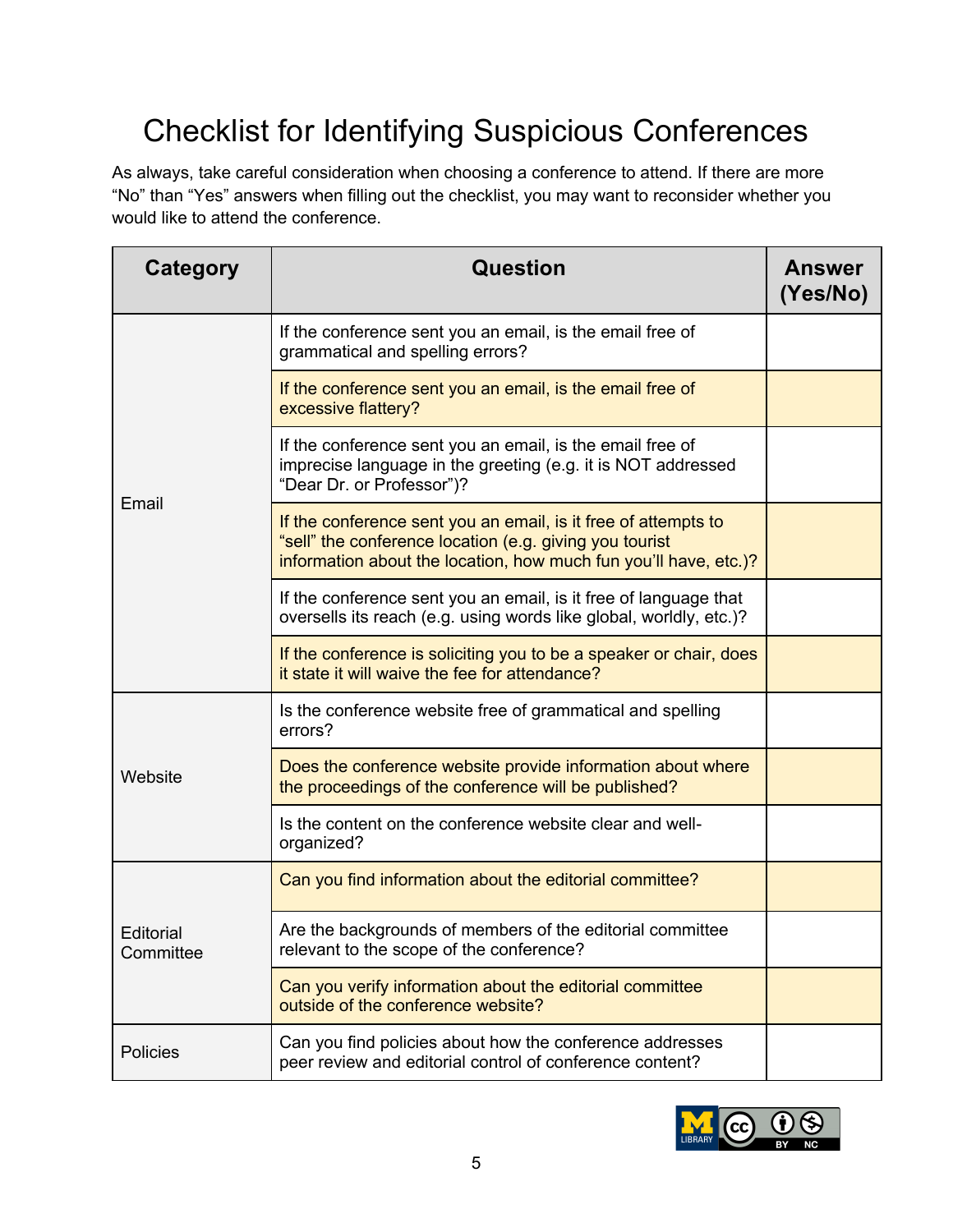|                                                                         | Is the conference name unique (i.e. it doesn't mimic the name<br>of a reputed conference or organization)? |  |
|-------------------------------------------------------------------------|------------------------------------------------------------------------------------------------------------|--|
|                                                                         | Can you find information about the speakers?                                                               |  |
| Content                                                                 | Are the conference speakers people you have heard of<br>before?                                            |  |
|                                                                         | Does the conference have a logical scope (i.e. not too broad)?                                             |  |
|                                                                         | Does the conference have a logical theme?                                                                  |  |
|                                                                         | Has this conference ever been held before?                                                                 |  |
| History                                                                 | If the conference has been held before, are you able to access<br>past conference proceedings?             |  |
|                                                                         | Can you find an agenda for the conference?                                                                 |  |
| Transparency                                                            | Does the conference website provide information about the<br>venue, fees, and timeline for the conference? |  |
|                                                                         | Does the conference website provide information about fees<br>for the conference?                          |  |
|                                                                         | Can you find and have you heard of the societies,<br>associations, or patrons behind the conference?       |  |
| Organizers                                                              | Can you verify that the patrons are NOT from a business<br>company?                                        |  |
| Fit                                                                     | Does the conference align with your own professional<br>background and interests?                          |  |
| Total "Yes" vs. "No" score:<br>Note: You will want more "yes" than "no" | Yes:<br>No:                                                                                                |  |

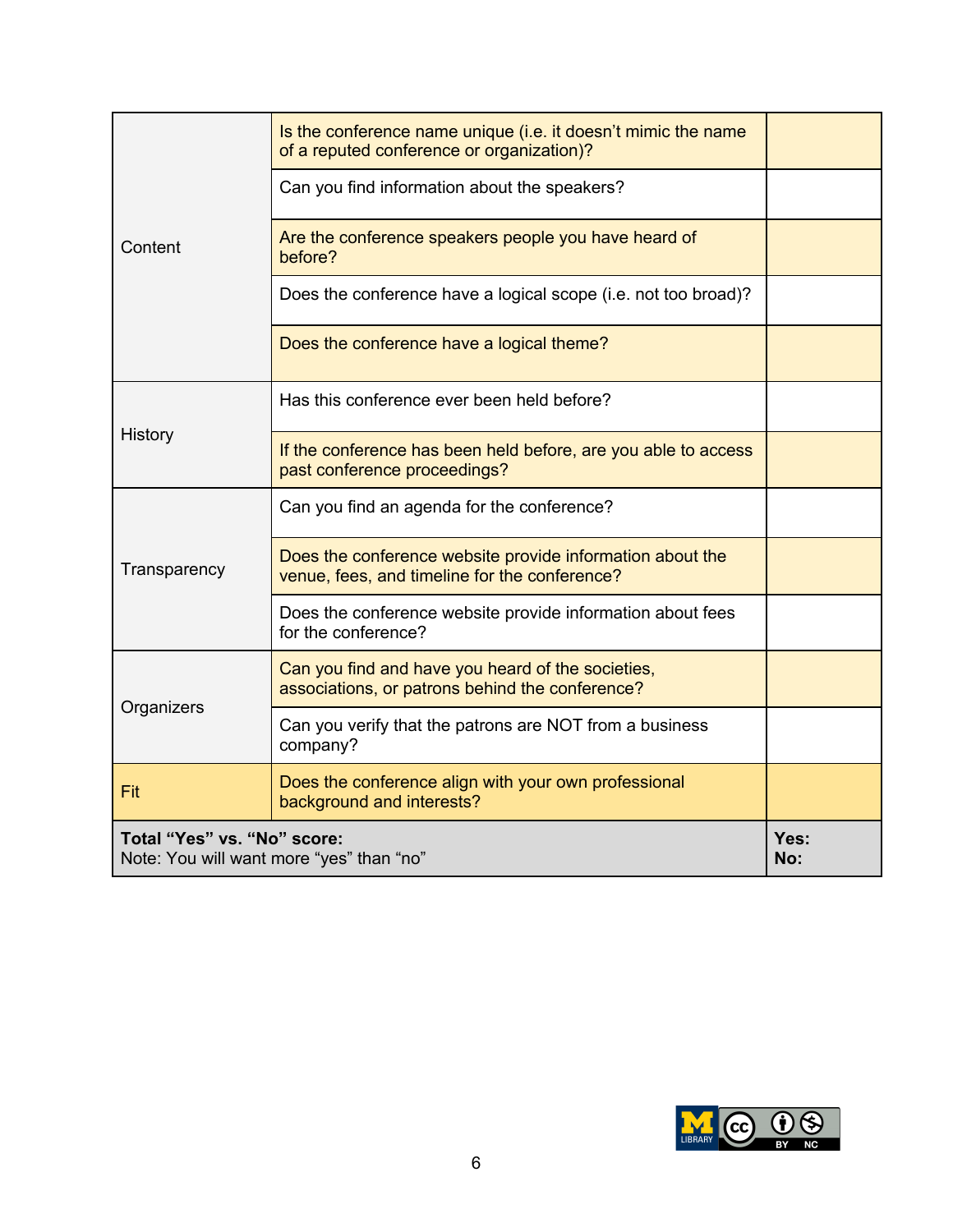## Works Cited

- 1. AlAhmad, Y. M., Abdelhafez, I., Cyprian, F. S., Akhtar, S., Skenderi, F., & Vranic, S. (2020). Critical appraisal of predatory journals in pathology. *J Clin Pathol, 73*(1), 58-60. doi:10.1136/jclinpath-2019-206245
- 2. Anderson, R. J. S. K. B. (2018). Denialism on the rocks: It just got a lot harder to pretend that predatory publishing doesn't matter.
- 3. Avoiding predatory journal publications. (2020). Retrieved from https://guides.umd.umich.edu/c.php?g=813057&p=5801511
- 4. Beall, J., & Levine, R. (2013). OMICS goes from "predatory publishing" to "predatory meetings.". In.
- 5. Chambers, A. H. (2019). How I became easy prey to a predatory publisher. *Science*. doi:doi:10.1126/science.caredit.aax9725
- 6. Cobey, K. (2017). Illegitimate journals scam even senior scientists. *Nature, 549*(7670), 7. doi:10.1038/549007a
- 7. Cohen, A. J., Patino, G., Kamal, P., Ndoye, M., Tresh, A., Mena, J., . . . Breyer, B. N. (2019). Perspectives From Authors and Editors in the Biomedical Disciplines on Predatory Journals: Survey Study. *J Med Internet Res, 21*(8), e13769. doi:10.2196/13769
- 8. Cortegiani, A., Manca, A., & Giarratano, A. (2020). Predatory journals and conferences: why fake counts. *Curr Opin Anaesthesiol, 33*(2), 192-197. doi:10.1097/aco.0000000000000829
- 9. Cortegiani, A., Misseri, G., Gregoretti, C., Einav, S., & Giarratano, A. (2019). The challenge of the predatory open-access publishing outbreak. *Eur J Anaesthesiol, 36*(11), 810-813. doi:10.1097/eja.0000000000001083
- 10. Higgins, S. G. (2019). Understanding scientists is key for science. *Nat Mater, 18*(10), 1144. doi:10.1038/s41563-019-0432-2
- 11. Hunt, E. (2017). *Nonsense paper written by iOS autocomplete accepted for conference.* Paper presented at the The Guardian (October 2016). https://www. theguardian. com/science/2016/oct/22/nonsense-paperwritten-by-ios-autocomplete-accepted-for-conference.
- 12. Likis, F. E. (2019). Predatory Publishing: The Threat Continues. *J Midwifery Womens Health, 64*(5), 523- 525. doi:10.1111/jmwh.13056
- 13. Lopez, E., & Gaspard, C. S. (2020). Predatory Publishing and the Academic Librarian: Developing Tools to Make Decisions. *Med Ref Serv Q, 39*(1), 1-14. doi:10.1080/02763869.2020.1693205
- 14. MacKenzie, R. J. (2019). Inside a "fake" conference: A journey into predatory science. *Technology Networks*.
- 15. Mercier, E., Tardif, P. A., Moore, L., Le Sage, N., & Cameron, P. A. (2018). Invitations received from potential predatory publishers and fraudulent conferences: a 12-month early-career researcher experience. *Postgrad Med J, 94*(1108), 104-108. doi:10.1136/postgradmedj-2017-135097
- 16. Moher, D., Shamseer, L., Cobey, K. D., Lalu, M. M., Galipeau, J., Avey, M. T., . . . Ziai, H. (2017). Stop this waste of people, animals and money. *Nature, 549*(7670), 23-25. doi:10.1038/549023a
- 17. Oransky, I. (2019). 'Disbelief': Researchers, watch out for this new scam involving journal special issues. *Retraction Watch.* https://retractionwatch.com/2019/12/27/disbelief-researchers-watch-out-for-this-newscam-involving-journal-special-issues/